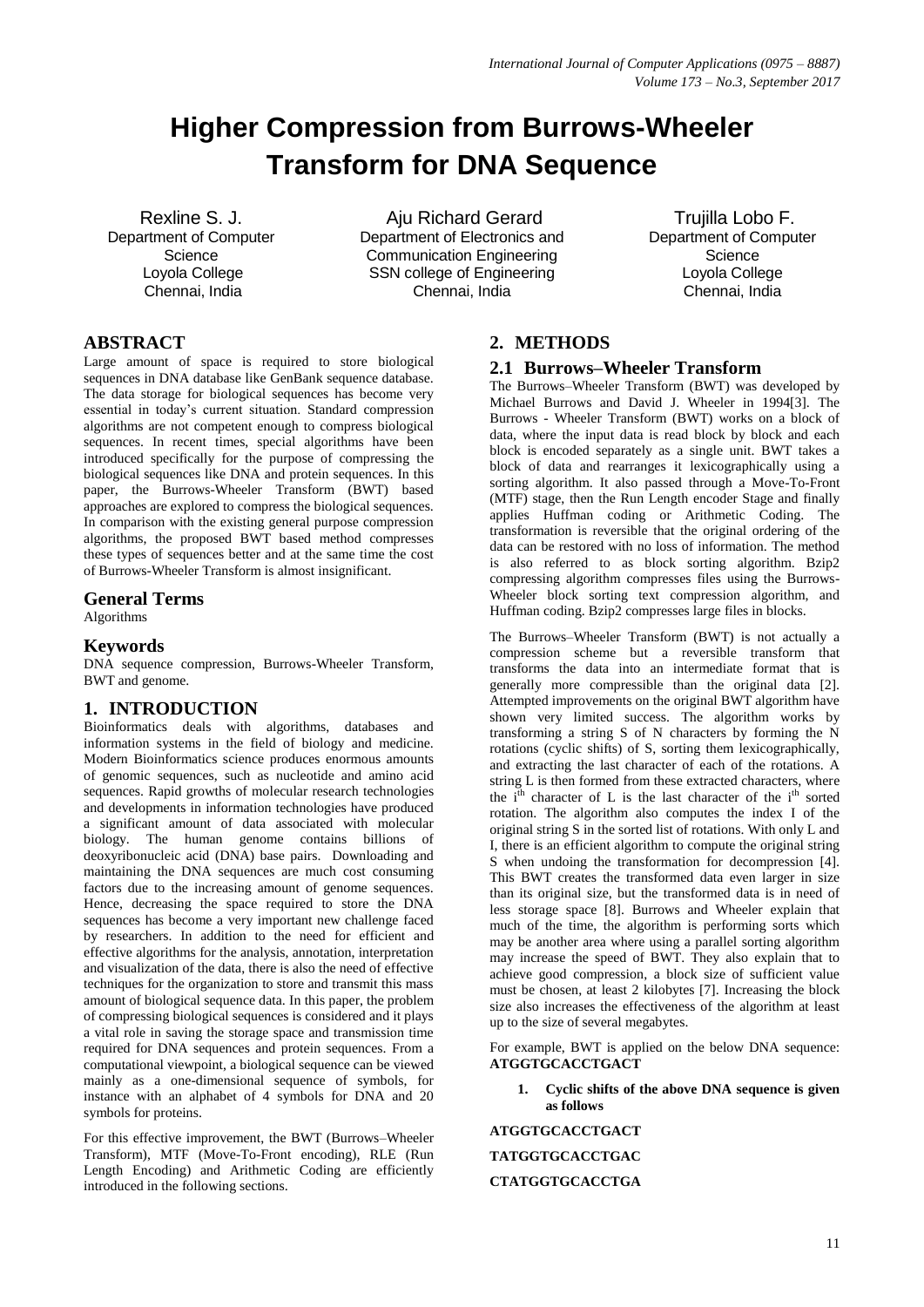## **ACTATGGTGCACCTG**

**GACTATGGTGCACCT**

**TGACTATGGTGCACC**

**CTGACTATGGTGCAC**

**CCTGACTATGGTGCA**

## **ACCTGACTATGGTGC**

 **2. After sorting them lexicographically, the above DNA sequence will be as follows.**

**ACCTGACTATGGTGC**

**ACTATGGTGCACCTG**

**ATGGTGCACCTGACT**

**CACCTGACTATGGTG**

**CCTGACTATGGTGCA**

**CTATGGTGCACCTGA**

**CTGACTATGGTGCAC**

**GACTATGGTGCACCT**

#### **GCACCTGACTATGGT**

 **3. BWT sequence is CGTGAACTTTGCCGA, and I=3.**

## **2.2 Move-to-Front Encoding**

Move-to-Front algorithm [1] converts the data into a sequence of integers, with the expectation that the values of integers are small and could be effectively transformed using a statistical coding algorithm. The MTF encoder retains a list of symbols, called MTF list, which is initialized with all the symbols that occur in the data to be compressed. Then, for each symbol from the data, the encoder provides its position on MTF list in the form of an integer and updates the MTF list. A currently encoded symbol is moved from the current position in the MTF list to the beginning of the list .The most important property of this technique is that recently used symbols are near to the beginning of the list. Equal symbols will frequently appear close to each other in the data and therefore these symbols will be converted to small integers. In general, small integers appear more frequent so that they are encoded in fewer bits than larger integers using a statistical coding like the Huffman or the arithmetic coding. Move-to-front encoding algorithm transforms a DNA sequence S into a sequence of numbers, provided that the alphabet is known before hand.

Here is the algorithm for Move-to-front encoding method.

- 1. Initialize string E to contain each letter in the alphabet once.
- 2. Read the letters of *S* one at a time. For a character A that was just read, write down the index of A in E and move A in E to the front of E. So E becomes different permutations of the letters in the alphabet as S is processed, and obtained a sequence of indices.

Here is an example of the encoding of the string **"GGGTTTAATTCCC"** using the alphabet (**A,C,G,T**}. Table 1 shows the Move-to-Front encoding table.

#### **Table 1. Move-to-Front Encoding Table**

| Letter of                                                                    | E                                                                                                                                     | <b>Index</b>                                             | E                                                                                                                                                   |
|------------------------------------------------------------------------------|---------------------------------------------------------------------------------------------------------------------------------------|----------------------------------------------------------|-----------------------------------------------------------------------------------------------------------------------------------------------------|
| S                                                                            | (before)                                                                                                                              |                                                          | (after)                                                                                                                                             |
| G<br>G<br>G<br>Т<br>Т<br>T<br>A<br>A<br>Т<br>T<br>$\mathbf C$<br>$\mathbf C$ | <b>TACG</b><br>GTAC<br><b>GTAC</b><br>GTAC<br>TGAC<br><b>TGAC</b><br><b>TGAC</b><br><b>TGAC</b><br>ATGC<br><b>ATGC</b><br><b>TAGC</b> | 3<br>0<br>0<br>1<br>0<br>0<br>3<br>0<br>1<br>0<br>3<br>0 | <b>GTAC</b><br><b>GTAC</b><br><b>GTAC</b><br><b>TGAC</b><br><b>TGAC</b><br><b>TGAC</b><br><b>ATGC</b><br><b>ATGC</b><br>TAGC<br>TAGC<br><b>CTAG</b> |
| C                                                                            | <b>CTAG</b><br><b>CTAG</b>                                                                                                            | 0                                                        | <b>CTAG</b><br><b>CTAG</b>                                                                                                                          |

Hence, the encoding is **3001003010300**. One way to get good compression is to first do move-to-front encoding on the transformed string, then, do arithmetic or Huffman encoding in combination with run-length encoding for zero strings.

#### **2.3 Run Length Encoding**

Run Length Encoding (RLE) compression technique [6] is used when a given file contains too many redundant data or long run of similar characters. The repeated string or characters present in the input file or message is called a run which is encoded into two bytes. The first byte represents the value of the character in the run and the second byte contains the number of times given character appears in the run.

This Run Length Encoding algorithm consists of replacing large sequences of repeating data with only one item of this data followed by a counter showing how many times this item is repeated.

Algorithm for the general Run Length Encoding (RLE) is as follows:

Loop:  $count = 0$ 

REPEAT

get next symbol

 $count = count + 1$ 

UNTIL (symbol unequal to next one)

output symbol

IF count  $> 1$ 

output count

GOTO Loop

Let's see a **sample DNA sequence** as follows:

#### **AAAAAAAAAAGGGACCCCTTTTTC**

This **DNA sequence** length is 24 and there are lots of repetitions. Using the Run Length Encoding (RLE) algorithm, repetitive runs can be replaced with shorter symbol followed by a counter.

The reduced DNA sequence is

#### **A10G3A1C4T5C1**

The length of this DNA sequence is 13, which is approximately 70% of the initial length.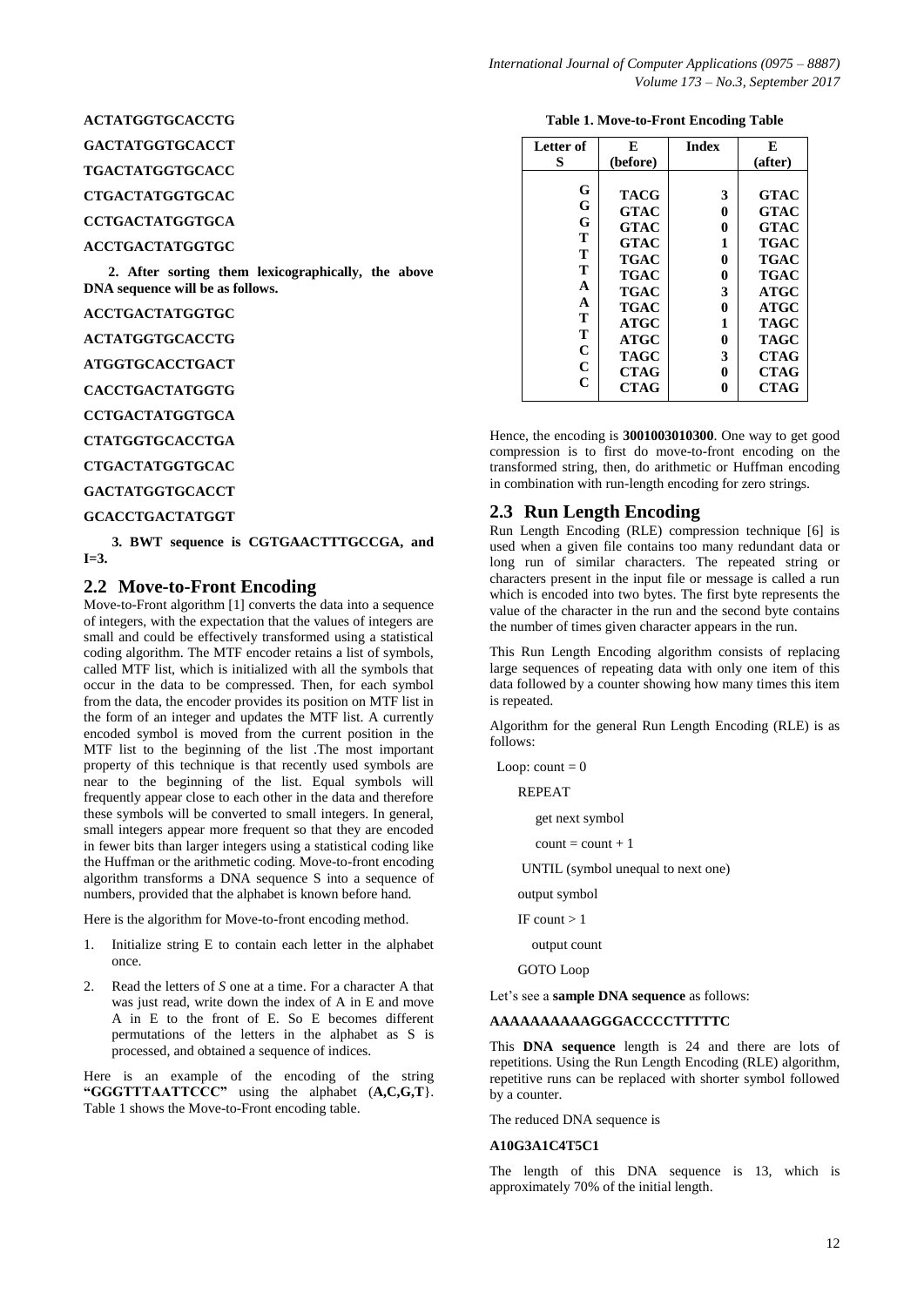## **2.4 Arithmetic Coding**

Arithmetic coding has been efficiently developed in the place of Huffman coding. In Huffman coding, every input symbol has been replaced by a specific code whereas in arithmetic coding, a stream of input symbols has been replaced by a single floating-point output number. Depending on the length of the message, more bits are needed in the output number. Arithmetic coding is particularly constructive when dealing with symbols with high probabilities. It is also useful that output from an arithmetic coding process is a single number varying from 0 to 1 , not including 1. This single number can be uniquely decoded to create the exact stream of symbols that has gone into its construction. In order to construct the output number, the symbols being encoded should have a set of probabilities assigned to them. Once the character probabilities are known, the individual symbols need to be assigned a range along a "probability line", which is nominally 0 to 1. It does not matter what characters are assigned to which segment of the range, as long as it is done in the same manner by both the encoder and the decoder. Each symbol is allocated the value in the range of 0-1 that matches the probability appearance of the symbol. It is understood that the symbol holds the values of all except the higher number. Consequently, the last symbol has the range of values between 0.9-0.9999 and not 1[12]. In order to properly decode the first character, the final coded message has to be a number greater than or equal to the range of the first character of the actual stream. The range, that this could fall in, should be maintained to encode this number. So, after the first character is encoded, the algorithm must continue with the next character in actual stream. After the first character is encoded, the low and the high of the first character now bound to the range for the output number. The remaining of the encoding procedure is that each new symbol to be encoded will further control the possible range of the values. If it was the first number in the text, then low and high ranges of values are set directly to those values.

Algorithm for the Arithmetic Coding is as follows:

#### **begin**

count source symbols

interval *Ivalue*: = **new** interval 0..1

divide *Ivalue* according to rate of source symbols.

#### **readSymbol**(*X*)

**while** (*X*!=EOF) **do**

#### **begin**

 **new** *Ivalue* := subinterval *Ivalue* matching *X* divide *Ivalue* according to rate of source symbols.

**readSymbol**(*X*)

## **end**

**output**(best number from *Ivalue*)

## **end**

## **2.5 Huffman Coding**

Huffman coding, introduced by David Huffman in 1952 , compresses texts by assigning shorter codes to more frequently used symbols and longer codes to less frequently used ones. This coding is an entropy encoding algorithm used for lossless data compression. A specific method in this coding is used to choose the representation for each symbol, resulting in a prefix-free code that expresses the most common characters using shorter strings of bits. To create Huffman code, the symbols present in the source file are sorted in increasing order by frequency. Merging the two least

frequency used symbols into a new symbol can be constructed and its frequency is the sum of the frequencies of its two child symbols. In the way of replacement, a smaller set of symbols is obtained and this operation n-1 times can be repeated until all symbols have been merged. A node is created through every merging operation in a binary tree. The left or right choices on the path from root-to-leaf define the bit of the binary code word for each symbol. Though the usage of Huffman code is wide and frequent, these codes have three major disadvantages. Firstly, two passes are required over the document. Secondly, the coding table is stored along the document in order to reconstruct it.

The approach of Huffman's algorithm is illustrated in the following plain text with 24 symbols.

## *y z y x y x w z x y x z x w x w x y x y x x x y*

Figure 1 illustrates an example of building the Huffman tree. The algorithm starts with a list of nodes 'x', 'y', 'z', and 'w', with frequencies 11, 7, 3, and 3 respectively. The frequencies of each symbol are calculated and a prefix-free tree labeled with 0 (left child) or 1 (right child) shown in figure1 is created for these symbols.



**Fig 1: Prefix-Free Tree**

From the Prefix-Free Tree, the algorithm creates a prefix code for each symbol by traversing the binary tree from the root to the end node, which corresponds to the symbol. It gives 0 for a left branch and 1 for a right branch. The Huffman algorithm, using the Huffman tree from Figure 1, assigns codes '0', '11', '100', and '101' to symbols 'x', 'y', 'z', and 'w' respectively. The generated Prefix code table is given below in Table 2:

| Table 2. Prefix Code Table |  |  |  |  |
|----------------------------|--|--|--|--|
|----------------------------|--|--|--|--|

| <b>Symbol</b> | Frequency | Codeword |
|---------------|-----------|----------|
|               |           |          |
|               |           |          |
|               |           | 100      |
|               |           | 101      |

The plaintext is encoded with 43 bits as follows:

### 1110011011010110001101000101010101101100011

In standard text storage, 8 bits per symbol are given and hence, there are 192 bits required for the above plaintext.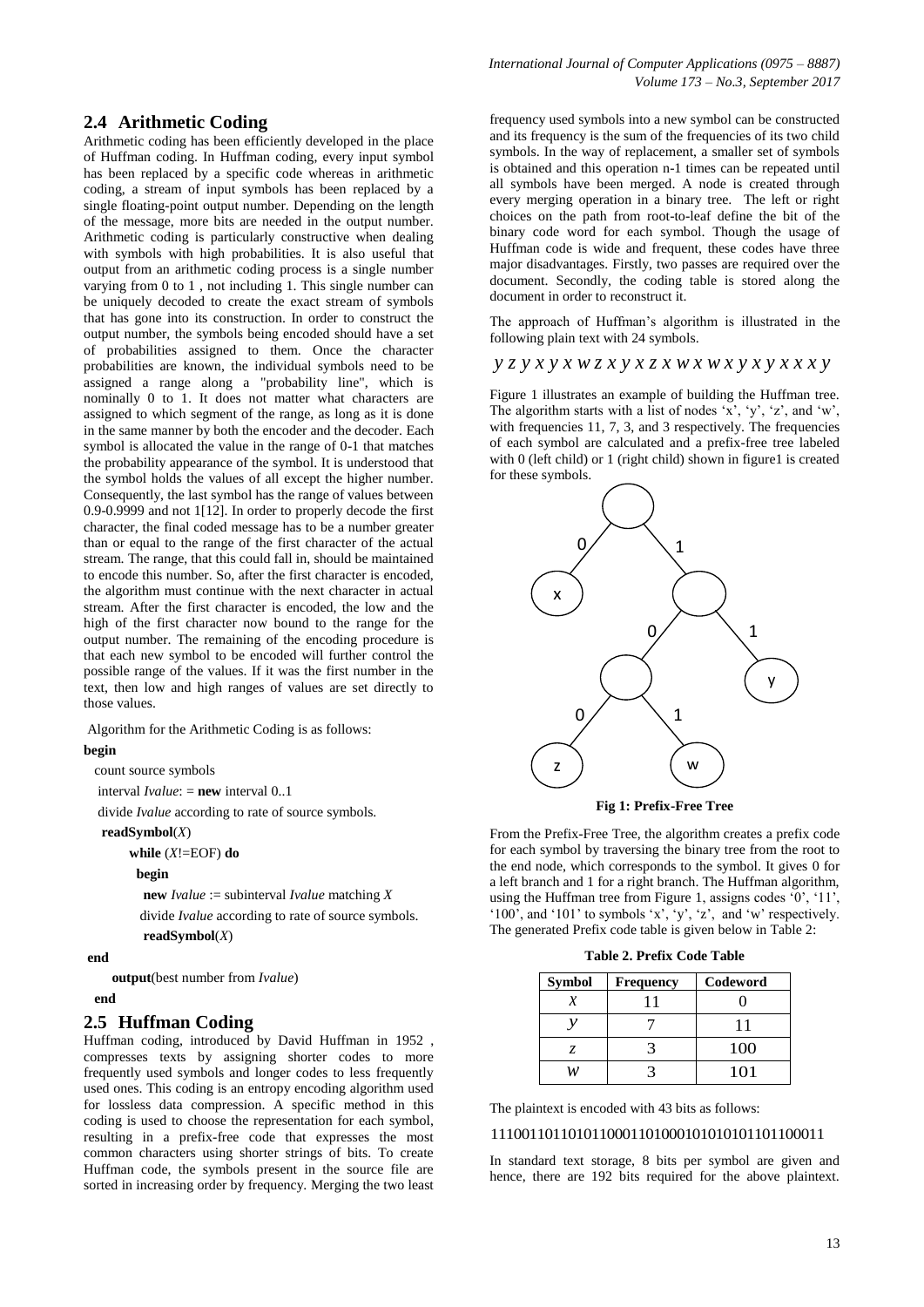With the code table of Table 2, only 43 bits are achieved. Moreover, the Huffman tree with the Huffman codes for symbols must be stored together with the compressed output. This information is needed for the decoder and it is usually placed in the header of a compressed file.

## **3. PERFORMANCE ANALYSIS**

The compression algorithm consists of two components, an *encoding* algorithm that takes input data and generates a "compressed" representation and a *decoding* algorithm that reconstructs the original data from the compressed representation. To experiment the BWT based algorithms, a standard set of DNA and protein sequences are compressed with these algorithms, and results are compared with the other standard general purpose compressors.

The following 7 benchmark standard data set of DNA sequences are used in this paper for the purpose of analysis:

- One chloroplast genomes (CHMPXX)
- Four human genes (HUMDYSTROP, HUMHDABCD, HUMHBB and HUMHPRTB)
- $\triangleright$  Two virus genomes (HEHCMVCG and VACCG).

The following 4 standard data set of protein sequences are used for the purpose of analysis:

- Haemophilus Influenzae(HI)
- Human(HS)
- $\triangleright$  Methanococcus Janaschii(MJ)
- $\triangleright$  Saccharomyces Cerevisciae(SC)

The above data sets are used by many researchers who work in DNA sequence compression [5]. The DNA Sequences can be downloaded from the GENBANK database: The DNA sequences are made available in FASTA file format in DNA databases which can also retrieved by any text processor. The chemical composition of the DNA is the same for all living organisms [10]. The DNA of every living organism contains four basic nucleotide bases: **adenine, cytosine, guanine,** and **thymine,** usually abbreviated using the symbols **A, C, G** and **T** respectively [11]. A typical structure of DNA sequence file is that in the appearance of the nucleotide bases having no spaces and an end of line symbol, with a restriction that a nucleotide may appear only nine consecutive times. Efficiency of the proposed method is measured in terms of bits per base (BPB)[9]. The main concern of the compression algorithm for these sequences is with the compaction ability but not consider with the time taken for the compression.

**Table 3. Compression ratio of the general purpose compression algorithm for DNA Sequences**

| Sequence    | <b>File Size</b> | WinRA | Gzip  | <b>Bzip</b> |
|-------------|------------------|-------|-------|-------------|
| <b>Name</b> | (Bytes)          | R     | (BPB) | (BPB)       |
|             |                  | (BPB) |       |             |
| Chmpxx      | 121024           | 2.25  | 2.28  | 2.12        |
| Humhbb      | 73308            | 2.22  | 2.25  | 2.15        |
| Humghese    | 66495            | 2.32  |       |             |
| Humhdabcd   | 58864            | 2.19  | 2.24  | 2.07        |
| Humhprtb    | 56737            | 2.23  | 2.27  | 2.09        |
| Hehcmycg    | 229354           | 2.32  | 2.33  | 2.17        |
| Vaccg       | 191737           | 2.23  | 2.25  | 2.09        |
| Average     |                  | 2.25  | 2.27  | 2.16        |

Proteins are sequences consumed from amino acids [13]. There are 20 kinds of amino acids except for some abnormal ones; hence the size of alphabet of proteins is 20. It is recognized that the compression of proteins is also very

difficult .Since the size of alphabet is 20, consequently the storage space required for proteins is equal to or less than log2 (20) = 4*.*322 per symbol. The compression ratios by the widely used compression algorithms compress or gzip are more than  $log2(20) = 4.322$  bits per symbol. The unit of compression ratio for protein symbol is bit per symbol. Compression results are best when an algorithm can compress a sequence less than log2 (20) =4*.*322 bits per symbol. The sequence file based on DNA sequence and protein sequence is passed through the BWT transform and then piped through a move-to-front stage, then a run length encoder stage, and finally an entropy encoder, normally arithmetic coding or Huffman Coding. In this section, to compare the performance of the proposed idea, the BWT transform, move-to-front, run length encoder and arithmetic coding is used.

**Table 4. Compression ratios of the BWT based algorithm for DNA Sequences**

|                    | <b>Compressed File size</b> |            |                 |            |                |            |
|--------------------|-----------------------------|------------|-----------------|------------|----------------|------------|
| Seq<br><b>Name</b> | BWT,MTF,<br><b>RLE,ARI</b>  |            | BWT,MTF,<br>ARI |            | <b>BWT,ARI</b> |            |
|                    | <b>Bytes</b>                | <b>BPB</b> | <b>Bytes</b>    | <b>BPB</b> | <b>Bytes</b>   | <b>BPB</b> |
| Chmpxx             | 33133                       | 2.19       | 30323           | 2.00       | 28622          | 1.89       |
| Humhbb             | 20255                       | 2.21       | 18505           | 2.02       | 18371          | 2.00       |
| Humghc<br>SC       | 15582                       | 1.87       | 13314           | 1.60       | 16911          | 2.03       |
| Humhda<br>bed      | 15910                       | 2.16       | 14747           | 2.00       | 15030          | 2.04       |
| Humhprt<br>h       | 15507                       | 2.19       | 14274           | 2.01       | 14320          | 2.02       |
| Hehcmy<br>cg       | 64269                       | 2.24       | 58284           | 2.03       | 57801          | 2.02       |
| Vaccg              | 52172                       | 2.18       | 48345           | 2.07       | 46816          | 1.95       |
| Average            |                             | 2.15       |                 | 1.96       |                | 1.99       |

**Table 5. Compression ratio of the general purpose compression algorithm for Protein Sequences**

| <b>Seq</b><br><b>Name</b> | Seq.<br>Length<br>(Bytes) | Compre<br>SS<br>(Bps) | Bzip2<br>(Bps) | Gzip9<br>(Bps) | <b>PPM</b><br>$^{+}$ |
|---------------------------|---------------------------|-----------------------|----------------|----------------|----------------------|
| HI                        | 509519                    | 4.7702                | 4.324          | 4.6712         | 4.862                |
| HS                        | 3295751                   | 4.7177                | 4.256          | 4.6054         | 4.641                |
| MJ                        | 448779                    | 4.6459                | 4.269          | 4.5879         | 4.711                |
| <b>SC</b>                 | 2900352                   | 4.7761                | 4.300          | 4.6397         | 4.686                |
| Average<br>(BPS)          |                           | 4.727475              | 4.28725        | 4.62605        | 4.725                |

#### **Table 6. Compression ratios of the BWT based algorithm for Protein Sequences**

| Sequence         | BWT, MTF,      | BWT, MTF, | BWT.      |
|------------------|----------------|-----------|-----------|
| Name             | RLE, ARI (BPS) | ARI (BPS) | ARI (BPS) |
| (HI)             | 4.4721         | 4.3039    | 4.1843    |
| (HS)             | 4.3984         | 4.2438    | 4.1581    |
| (MJ)             | 4.4253         | 4.2568    | 4.0959    |
| (SC)             | 4.4603         | 4.3009    | 4.1897    |
| Average<br>(BPS) | 4.439025       | 4.27635   | 4.157     |